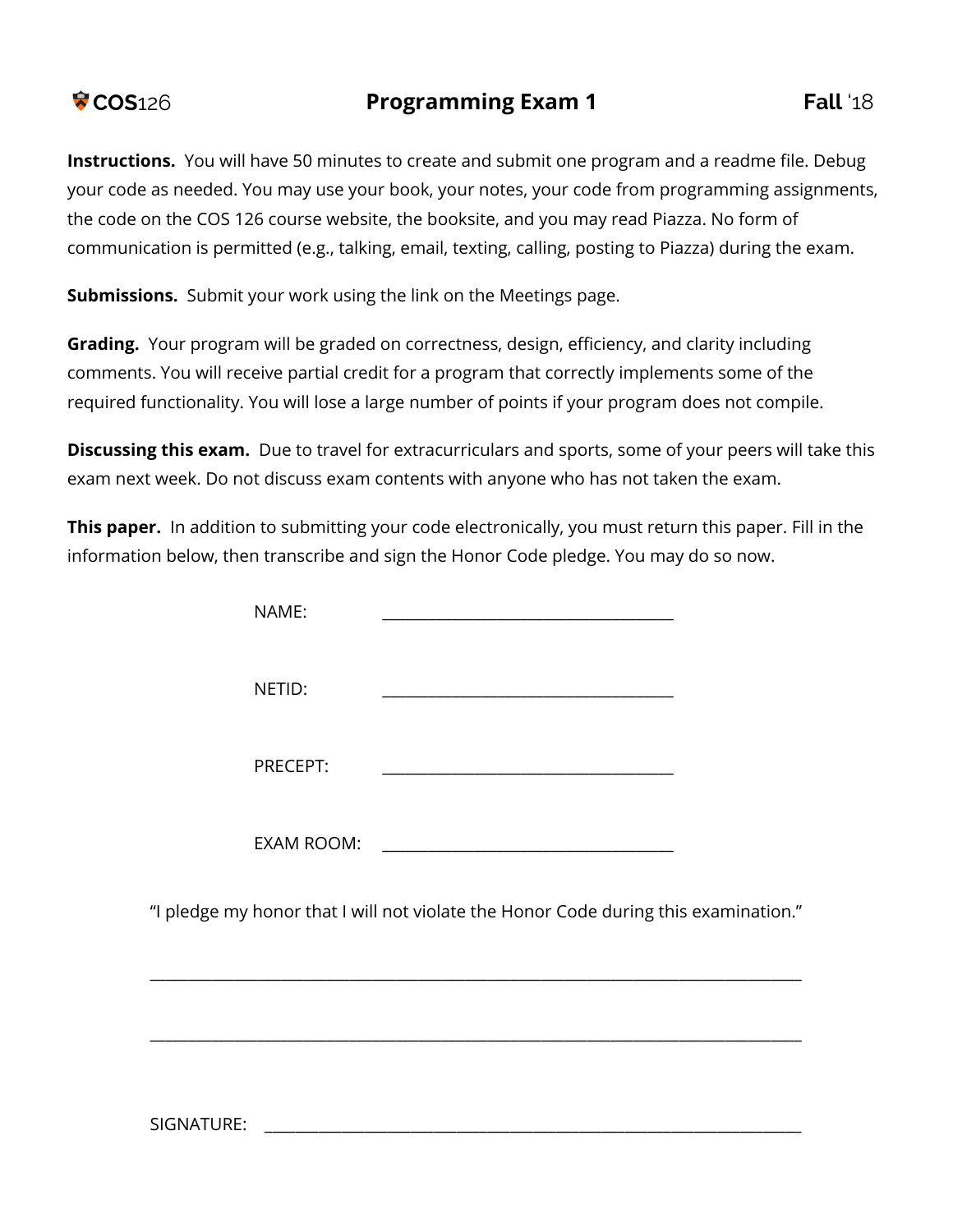Part **1 DrawPath**.java **20** points

Write a program, DrawPath. java, that draws line segments in the standard drawing window based on data read from standard input. Start with the provided template, found on the Meetings page:

```
public class DrawPath {
   public static void main(String[] args) {
      // starting point
      double x = \text{StdIn.readDouble});
      double y = StdIn.readDouble();
      // YOUR CODE HERE
   }
}
```
The input to this program consists of pairs of values, where the first pair is the starting point (x, y), and all subsequent pairs are displacements, (dx, dy). You may assume that all input files will have at least four values and have an even number of values (i.e., for every dx, there will be a dy). For example, using the inputs in pathA.txt as listed in the figure on the right, the starting point is (.2, .2) and the first (dx, dy) is (.6, 0), so the first line segment will connect (.2, .2) to (.8, .2), then (.8, .2) to (.8, .8) and so on.

pathA.txt

| . 2   |
|-------|
| 0     |
| . 6   |
| 0     |
| - . 6 |
|       |

Under "YOUR CODE HERE", write a single loop that reads double values dx and dy from StdIn, uses StdDraw.line() to draw a line segment from  $(x, y)$  to  $(x + dx, y + dy)$  and then updates x to  $x + dx$  and y to y + dy. Do not use StdDraw.polygon(). Note, use of unnecessary data structures will be penalized.

Your code should produce the following drawings for the input files pathA.txt and pathB.txt:





> java-introcs DrawPath < pathA.txt > java-introcs DrawPath < pathB.txt

This part of the exam is worth 2/3rds of your grade. Complete this part before moving on to the next part.